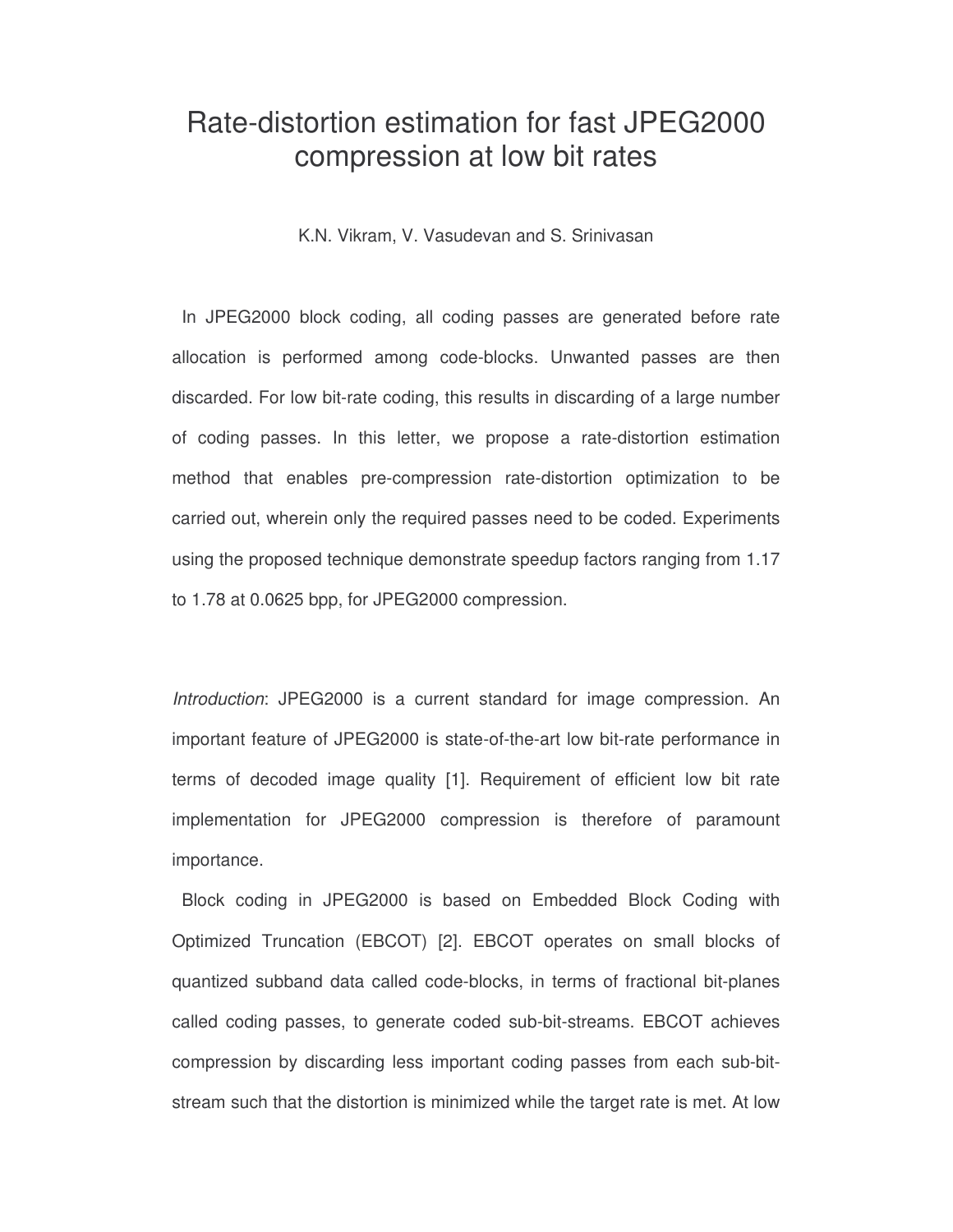bit rates, a large number of coding passes are discarded. It is possible to speed up the encoder, if coding of unnecessary passes can be avoided. Considerable effort has been expended recently [3−7] to speedup the block coding engine and speedup results for Tier-1 of block coding have been reported, based on this idea. However, information on the speedup obtained for the overall JPEG2000 encoding process is not available in the literature. In this letter, we propose a simple and efficient technique to estimate ratedistortion characteristic of each code-block. This enables us to perform precompression rate-distortion optimization and thus avoid coding of the unnecessary passes. We compare the speedup obtained for Tier-1 coding using the proposed method, with the previous attempts. We also report the speedup values obtained for the whole compression process.

*Motivation*: EBCOT retains the required number of coding passes from the sub-bit-stream of each code-block, based on a post-compression ratedistortion optimization (PCRD-opt) algorithm [2]. Optimization requires knowledge of the contribution of each coding pass or fractional bit-plane towards increase in rate and reduction in distortion. We have observed that based on the significance information derived from each code-block, it is possible to quickly estimate the rate-distortion values for each bit-plane. This observation is the basis of our procedure, which is now described.

*Proposed rate-distortion estimation*: A code-block coefficient is said to become significant in bit-plane *i* if that bit plane holds the most significant (non-zero) bit of the coefficient. We number the bit-planes starting from 1 for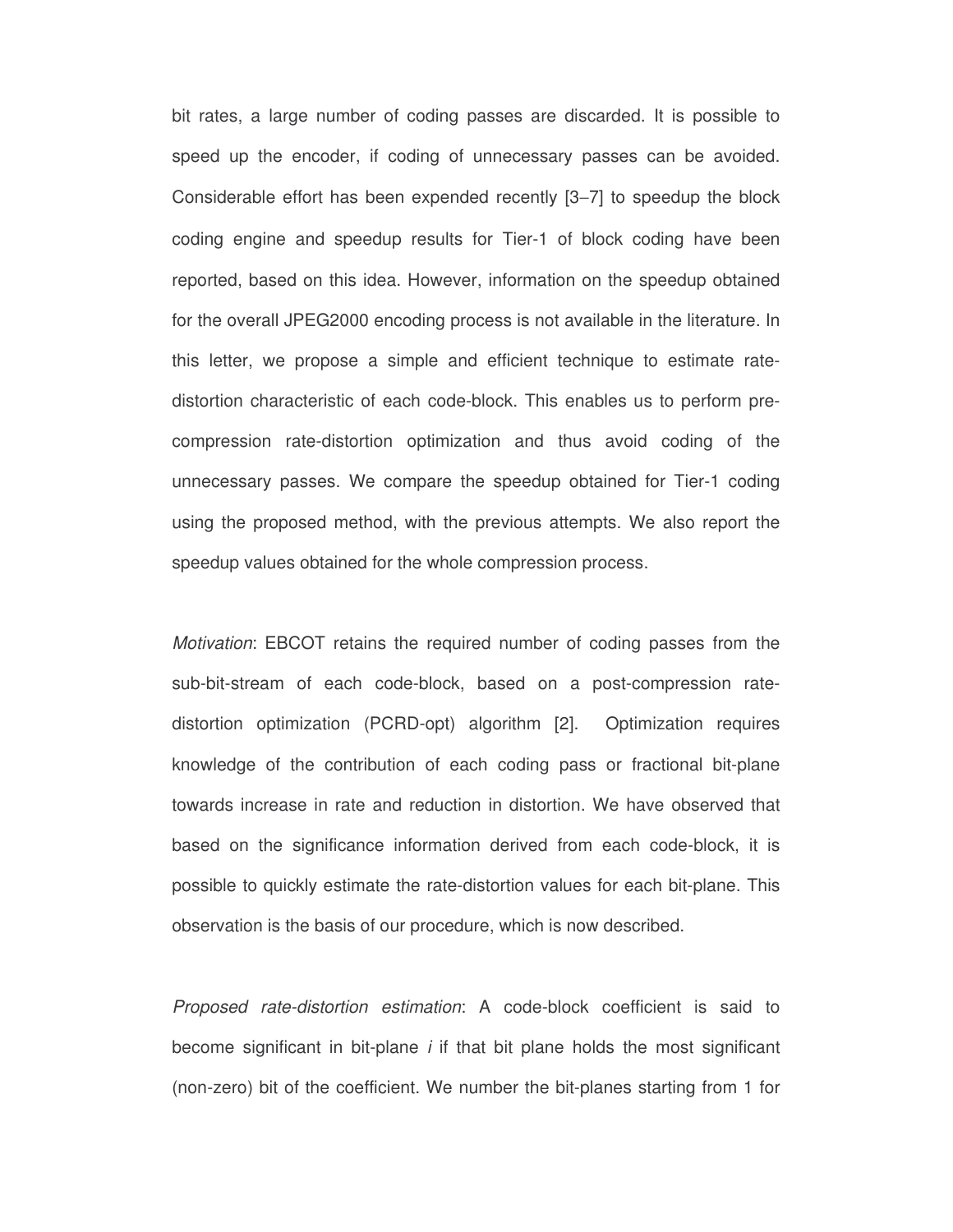the least significant bit-plane to N for the most significant bit-plane. The coefficient which becomes significant in bit-plane *i* is said to be in a state of magnitude-refinement for all bit-planes < *i* and insignificant for bit-planes > *i*. We define two metrics  $\Delta D_M^i$  and  $\Delta L_M^i$ , which are measures of the decrease in distortion ( $\Delta D^i$ ) and increase in sub-bit-stream length ( $\Delta L^i$ ) respectively, for bit-plane *i* of a code-block, as

$$
\Delta D_M^i = (N_s^i + 0.25 N_r^i)(2^{(i-1)})^2 \tag{1}
$$

$$
\Delta L_M^i = 2N_s^i + N_r^i + N_{insig}^i \tag{2}
$$

where  $N_s^i$  is the number of code-block coefficients that become significant in bit-plane *i* and  $N_r^i$  is the number of coefficients that are in a state of magnitude refinement.  $N_{insig}^i$  is the number of insignificant coefficients that are deemed to contribute significantly towards an increase in the bit-rate, based on run-mode coding in JPEG2000. For computation of  $N_{insig}^i$ , each column of the bit-plane is tested for insignificance in groups of four, starting from the first row. If all four coefficients in a group turn out to be insignificant, they are excluded from counting towards  $N^i_{\text{msg}}$ . The factor 0.25 in equation (1) is based on the expression for expected distortion reduction for magnitude refinement coefficients, derived in [8]. The factor 2 in equation (2) accounts for the fact that whenever a coefficient becomes significant, its sign bit is also coded. Computation of  $N_s^i$ ,  $N_r^i$  and  $N_{insig}^i$  requires only the significance information of the quantized coefficients in the code-block. Computation of  $\Delta D_M^i$  and  $\Delta L_M^i$ requires only addition and shifting operations, since the multiplications in equations (1) and (2) are with powers of 2.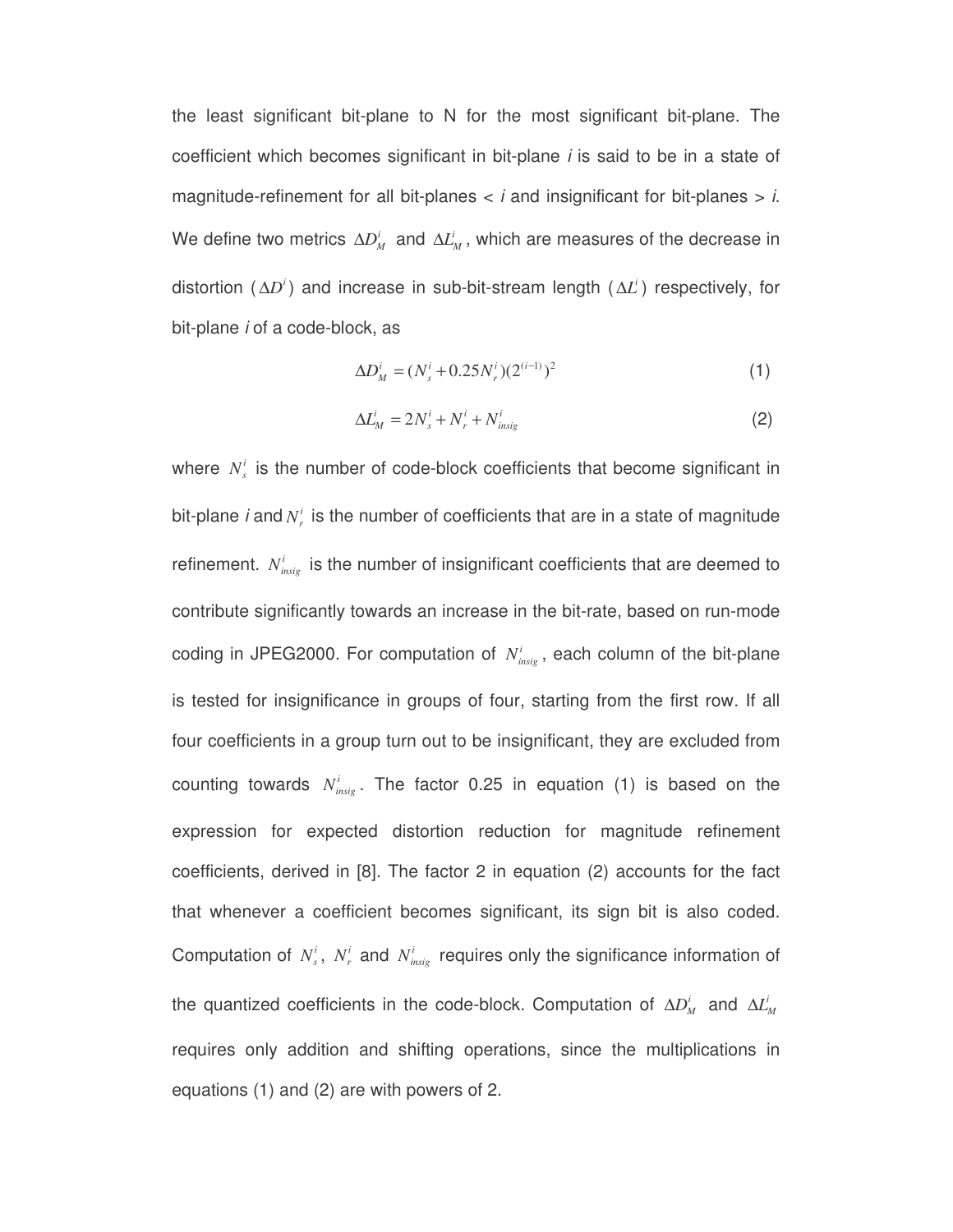We have compared the computed values of  $\Delta D_M^i$  and  $\Delta L_M^i$  for each bitplane, against the actual values  $\Delta D^i$  and  $\Delta L^i$ , for a set of reference images. We have done the comparison separately for each subband. For all subbands other than the lowest frequency subband LL, we have observed a remarkable  $i$  correlation between  $\Delta D_M^i$ ,  $\Delta L_M^i$  and  $\Delta D^i$ ,  $\Delta L^i$  (correlation coefficient between 0.95 and 1.00). For LL subband, there is a reduced correlation between  $\Delta L_M^i$ and ∆*L*<sup>*i*</sup>, for reasons explained later. Within a subband, it is possible for codeblocks to have a different number of bit-planes. For comparison between  $\Delta D_M^i$ and ∆*D<sup>i</sup>*, we align the least significant bit-planes of all code-blocks in a subband, while for comparison of  $\Delta L_M^i$  with  $\Delta L^i$ , we align the most significant bit-planes of all code-blocks in a subband. We have obtained lines of best fit for each bit-plane, for plots of  $\Delta D^i$  vs  $\Delta D^i_M$  and  $\Delta L^i$  vs  $\Delta L^i_M$ . This is done for each subband separately. Since the correlation coefficient values are very high, accurate estimation of the actual distortion reduction and rate increase for every bit-plane in a code-block is possible (for any image), using

$$
\Delta D_E^i = K_{1b}^i \times \Delta D_M^i + K_{2b}^i \tag{3}
$$

$$
\Delta L_E^i = K_{3b}^i \times \Delta L_M^i + K_{4b}^i \tag{4}
$$

where the subscript E indicates that it is the estimated value.  $K_{1b}^i$ ,  $K_{2b}^i$ ,  $K_{3b}^i$  and  $K_{4b}^i$  are parameters of lines of best fit for bit plane *i* in subband *b*. Knowledge of the values of  $\Delta D_E^i$  and  $\Delta L_E^i$  for all code-blocks is sufficient to perform a Lagrangian optimization for choosing the required number of coding passes, in exactly the same way as in EBCOT. The algorithm for ratedistortion estimation may now be formulated as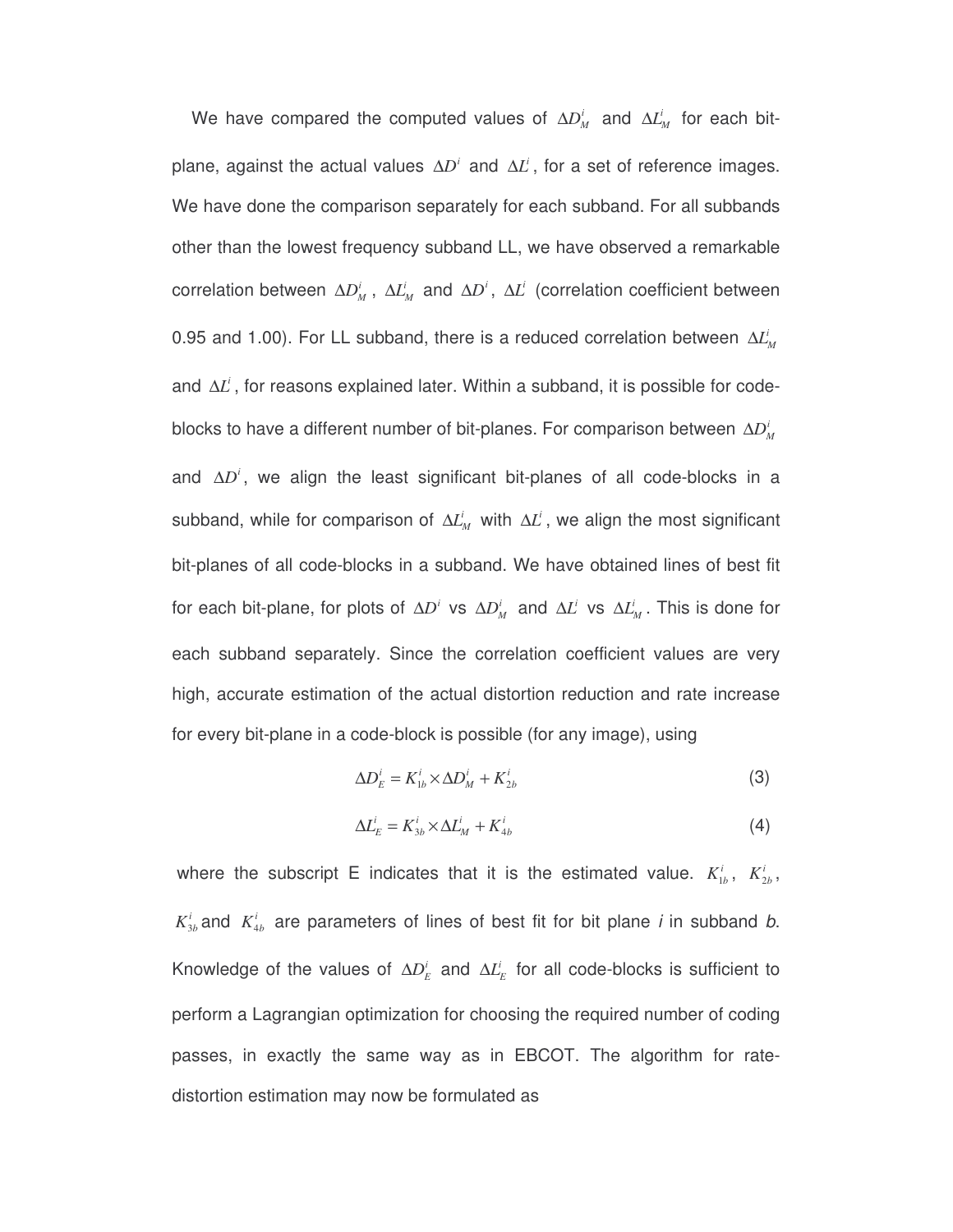**for** each subband *b* other than LL **do**

**for** each code-block **do**

Obtain significance information for all coefficients

**for** each bit-plane *i* **do**

Obtain  $N_s^i$ ,  $N_r^i$  and  $N_{insig}^i$ 

Compute  $\Delta D_M^i$  and  $\Delta L_M^i$  using equations (1) and (2) respectively

Estimate  $\Delta D_E^i$  and  $\Delta L_E^i$  using equations (3) and (4) respectively

#### **end for**

## **end for**

# **end for**

While correlation between  $\Delta D^i$  and  $\Delta D^i_M$  is good for the LL subband, reduced  $\bigcirc$ correlation between  $\Delta L_M^i$  and  $\Delta L^i$  for code-blocks in LL may be attributed to large clustering of the significant coefficients inherent in LL, leading to higher compression efficiency [9]. This results in equation (2) overestimating ∆L<sup>*i*</sup> to a large extent. To obtain accurate rate-distortion information, we have decided to code all the passes for code-blocks in LL subband.

*Results*: We have used a set of 12 reference grayscale images for one-time offline computation of the line parameters  $K_{1b}^i$ ,  $K_{2b}^i$ ,  $K_{3b}^i$  and  $K_{4b}^i$ . We have used Jasper software [10] for obtaining the rate-distortion statistics. The distortion measure used is the mean square error. We have tested our proposed technique on a different set of grayscale images, after modifying Jasper for our method. For all subbands other than LL, we estimate the ratedistortion values for each code-block, using our algorithm. For the LL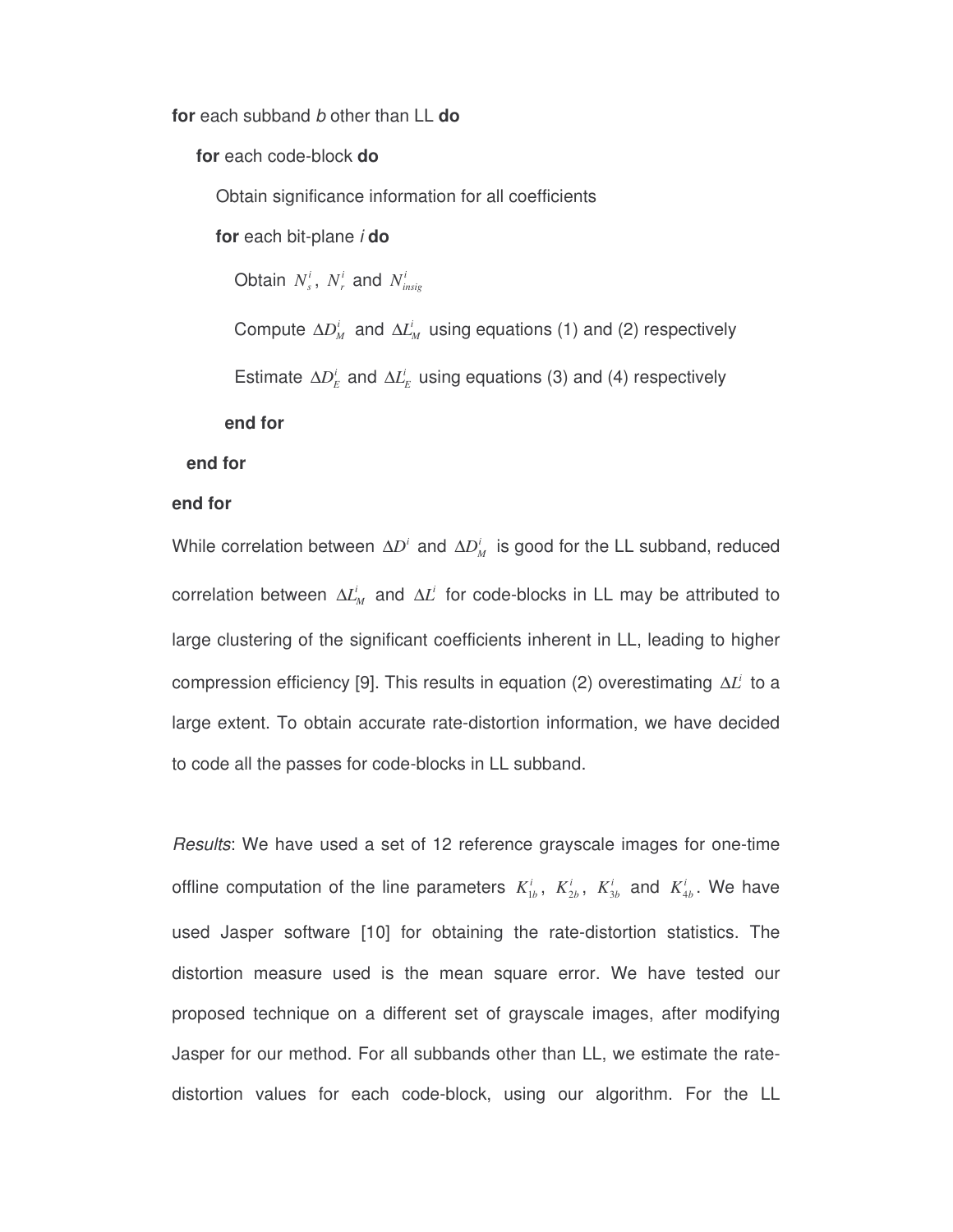subband, we code all the passes and obtain the rate-distortion values from the actual measured parameters. We then perform a Lagrangian optimization to compute the required number of passes. After this, we code only the required passes for code-blocks in the non-LL subbands. In the LL subband, we discard the unnecessary passes. The results are given in Table 1. We have employed 3 levels of (9, 7) wavelet decomposition and code-block size of 64x64. Rate is in bits per pixel (bpp). T-1 % is the percentage of total execution time occupied by Tier-1 of block coding, in the original Jasper implementation. T-1 % gives an indication of the overall speedup that can be achieved. PSave, TSave and CSave give the savings respectively in the number of passes, execution time and number of coded contexts, for Tier-1 coding. ∆PSNR is the drop in PSNR value due to our method, compared to PCRD-opt, while ∆R is the deviation in achieved rate from the target rate. Speedup reported is with respect to the original Jasper implementation (that employs PCRD-opt) for the overall compression process. Speedup results include the overhead due to rate-distortion estimation. The results indicate that large speedup ratios are attainable, with small deviation from target rate and small PSNR drop.

Table 2 compares our technique with the existing methods present in the literature. In the literature, three different measures for Tier-1 coding speedup have been used. We compare our method using all the three measures. The results in [3], [5] and [6] are an average over a set of images. This is used here as it is. Refs [4] and [7] have separate results for different images. The best and worst case results are respectively presented here. Similarly, the best and worst case results of our proposed technique are also given. Our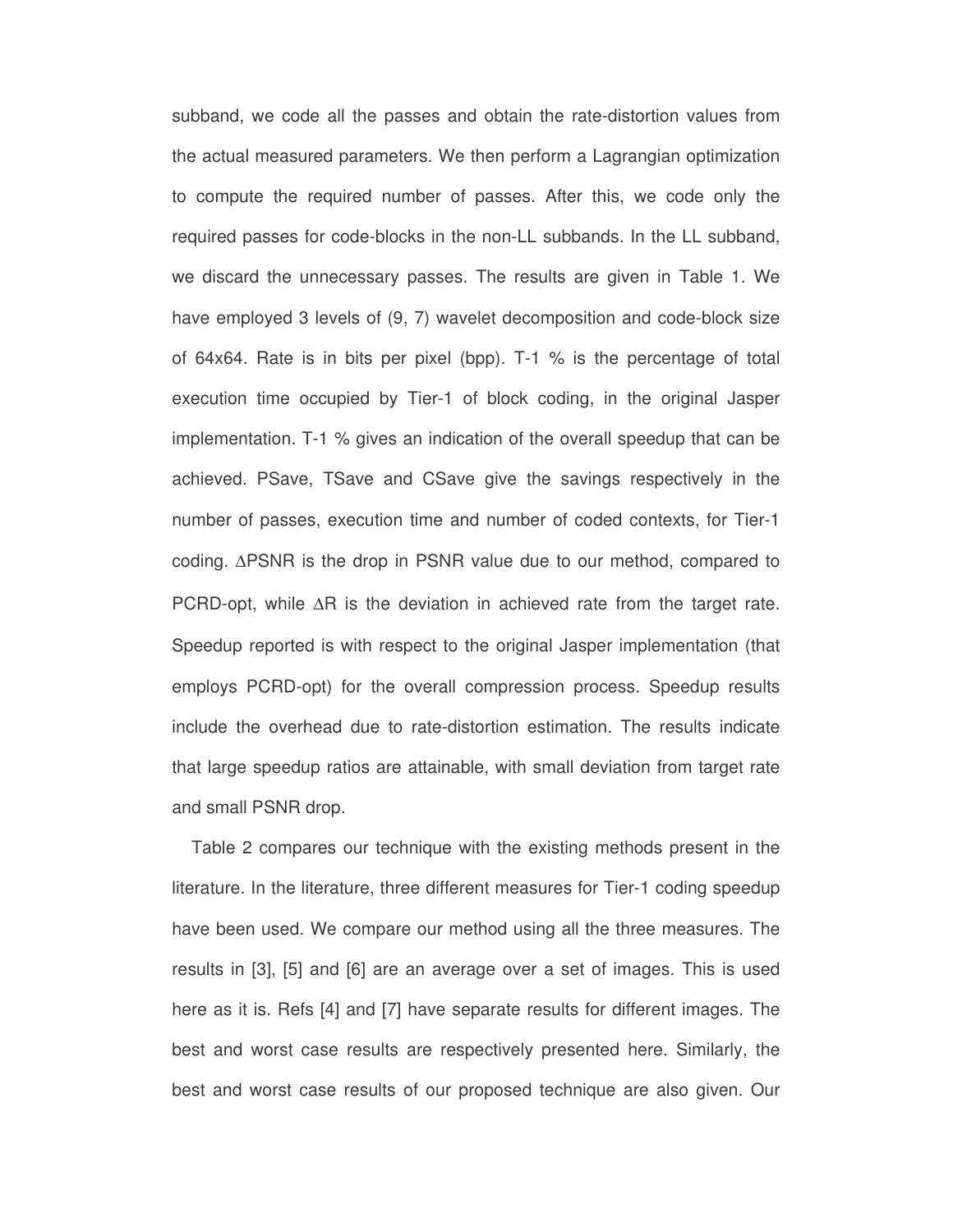best-case results are better than the other results in the table. Our worst-case results fall slightly below a few of the other results. However, our ∆PSNR values are better in these cases. The efficiency of our technique is demonstrated by the overall speedup achieved (Table 1).

*Conclusions*: We have presented a simple and efficient method to estimate rate-distortion statistics of each code-block. We have demonstrated that a rate-distortion estimation strategy is useful for speeding up JPEG2000 at low bit rates. The proposed technique achieves speedup with very low degradation in decoded picture quality and very small deviations from the target bit rate.

### **References**

- 1. A. SKODRAS, C. CHRISTOPOULOS, and T. EBRAHIMI: 'The JPEG 2000 Still Image Compression Standard', IEEE Signal Processing Magazine, vol. 18, no. 5, pp. 36–58, September 2001.
- 2. D. TAUBMAN: 'High Performance Scalable Image Compression with EBCOT', IEEE Transactions on Image Processing, vol. 9, no. 7, pp. 1158–1170, July 2000.
- 3. T. MASUZAKI, H. TSUTSUI, T. IZUMI, T. ONOYE, and Y. NAKAMURA: 'JPEG2000 adaptive rate control for embedded systems', in IEEE International Symposium on Circuits and Systems (ISCAS), May 2002, pp. IV–333 – IV–336.
- 4. Y. M. YEUNG, O. AU, and A. CHANG: 'Successive bit-plane rate allocation technique for JPEG2000 image coding', in 2003 International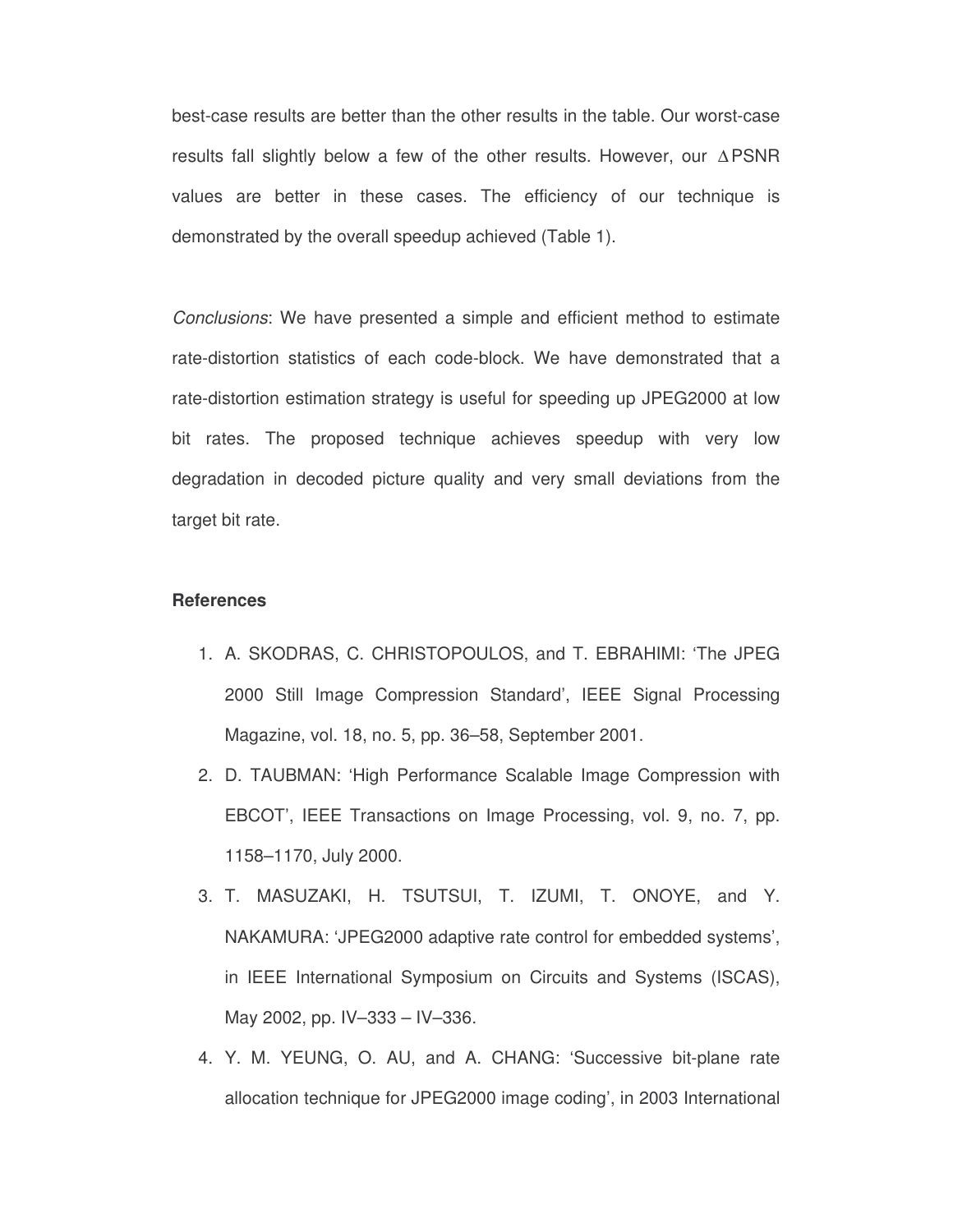Conference on Acoustics, Speech, and Signal Processing (ICASSP), April 2003, pp. III–261–III–264.

- 5. T.-H. CHANG, C.-J. LIAN, H.-H. CHEN, J.-Y. CHANG, and L.-G. CHEN: 'Effective hardware-oriented technique for the rate control of JPEG2000 encoding', in 2003 International Symposium on Circuits and Systems (ISCAS), May 2003, pp. II–684 – II–687.
- 6. Y. M. YEUNG, O. AU, and A. CHANG: 'An efficient optimal rate control scheme for JPEG2000 image coding', in 2003 International Conference on Image Processing (ICIP), September 2003, pp. 761–764.
- 7. W. YU: 'Integrated rate control and entropy coding for JPEG 2000', in Data Compression Conference (DCC), March 2004, pp. 152 – 161.
- 8. J. LI and S. LEI: 'An embedded still image coder with rate-distortion estimation', IEEE Transactions on Image Processing, vol. 8, no. 7, pp. 913–924, July 1999.
- 9. T.T. LU and P.C. CHANG: 'Significant bit-plane clustering technique for JPEG2000 image coding', Electronics Letters, vol.40, no. 17, pp.1056- 1057, 19<sup>th</sup> August 2004.
- 10. M. D. ADAMS and F. KOSSENTINI: 'Jasper: a software-based JPEG-2000 codec implementation', in International Conference on Image Processing (ICIP), September 2000, pp. vol.2, 53–56.

### **Authors' affiliations:**

K.N. Vikram, V. Vasudevan and S. Srinivasan (Department of Electrical Engineering, Indian Institute of Technology Madras, Chennai 600036, India). E-mail: vikramkn@ieee.org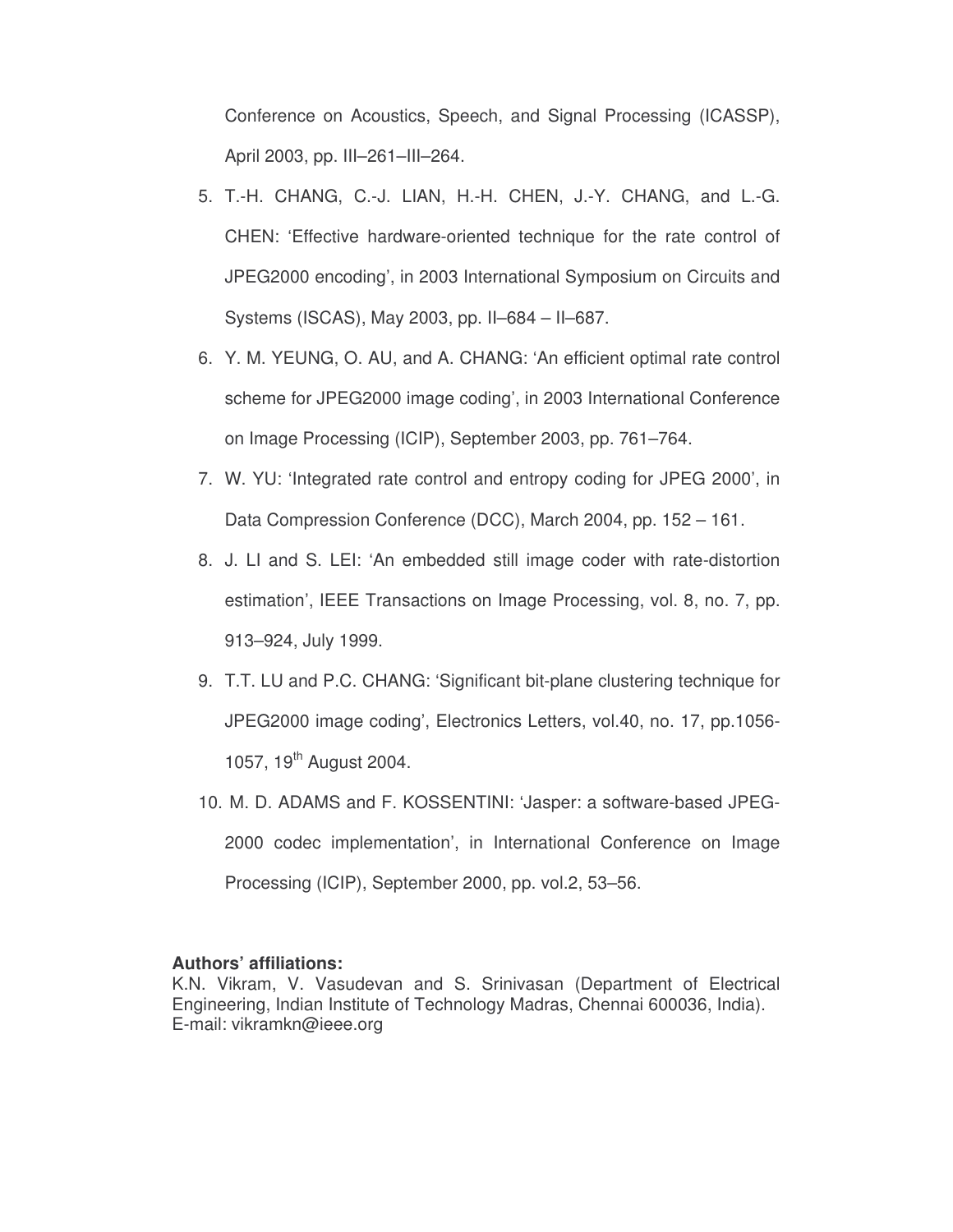# **Table captions:**

Table 1 Results for the proposed technique

Table 2 Comparison with existing techniques. Entries with two values are (best-case, worst-case) pairs.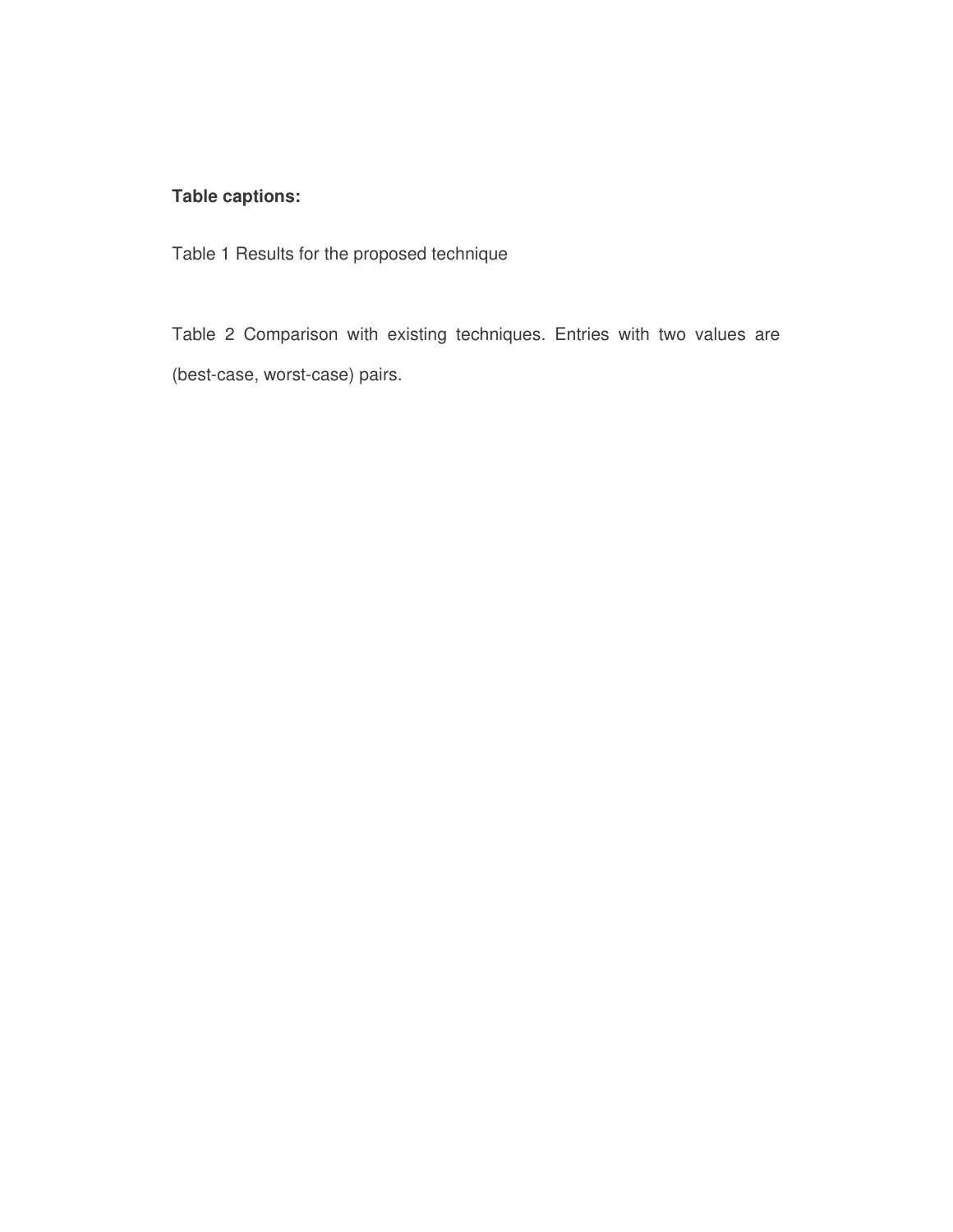| Image              | Rate,<br>bpp | T-1,<br>$\%$ | Speedup | $\triangle$ PSNR,<br>dB | $\Delta R$ ,<br>$\%$ | Psave,<br>% | Csave,<br>$\%$ | Tsave,<br>$\%$ |
|--------------------|--------------|--------------|---------|-------------------------|----------------------|-------------|----------------|----------------|
| Mountain           | 0.5          | 61.7         | 1.63    | $-0.14$                 | 3.02                 | 74.21       | 82.62          | 83.77          |
| $(640\times480)$   | 0.25         |              | 1.72    | 0.08                    | 3.26                 | 85.23       | 89.83          | 90.55          |
|                    | 0.125        |              | 1.75    | 0.06                    | $-3.71$              | 90.04       | 93.39          | 93.26          |
|                    | 0.0625       |              | 1.78    | 0.13                    | $-1.50$              | 95.02       | 96.39          | 95.79          |
| <b>Baboon</b>      | 0.5          | 29.9         | 1.26    | 0.06                    | 1.60                 | 80.89       | 84.30          | 84.31          |
| $(512\times512)$   | 0.25         |              | 1.27    | $-0.07$                 | $-0.81$              | 86.38       | 89.83          | 90.09          |
|                    | 0.125        |              | 1.27    | $-0.01$                 | 3.78                 | 93.57       | 94.20          | 93.93          |
|                    | 0.0625       |              | 1.27    | 0.03                    | $-4.25$              | 95.55       | 95.97          | 95.30          |
| Lena               | 0.5          | 22.0         | 1.14    | 0.33                    | 2.16                 | 66.71       | 73.70          | 69.63          |
| $(512\times512)$   | 0.25         |              | 1.15    | 0.26                    | 2.42                 | 80.76       | 84.40          | 83.10          |
|                    | 0.125        |              | 1.17    | 0.12                    | 2.73                 | 90.08       | 91.14          | 90.14          |
|                    | 0.0625       |              | 1.17    | $-0.13$                 | 4.20                 | 94.33       | 94.09          | 93.75          |
| Boy                | 0.5          | 39.8         | 1.31    | 0.00                    | 3.65                 | 71.67       | 80.57          | 80.67          |
| $(768 \times 512)$ | 0.25         |              | 1.38    | $-0.12$                 | 4.40                 | 80.30       | 87.81          | 87.80          |
|                    | 0.125        |              | 1.31    | 0.00                    | 1.43                 | 88.72       | 92.68          | 91.88          |
|                    | 0.0625       |              | 1.30    | 0.02                    | 3.52                 | 93.68       | 95.43          | 94.50          |
| Church             | 0.5          | 60.1         | 1.54    | 0.05                    | 2.94                 | 76.53       | 81.78          | 82.54          |
| $(640\times480)$   | 0.25         |              | 1.63    | $-0.12$                 | 4.70                 | 84.79       | 88.65          | 89.28          |
|                    | 0.125        |              | 1.63    | 0.06                    | 1.00                 | 90.80       | 93.01          | 93.30          |
|                    | 0.0625       |              | 1.65    | $-0.04$                 | 0.79                 | 94.56       | 95.87          | 95.07          |